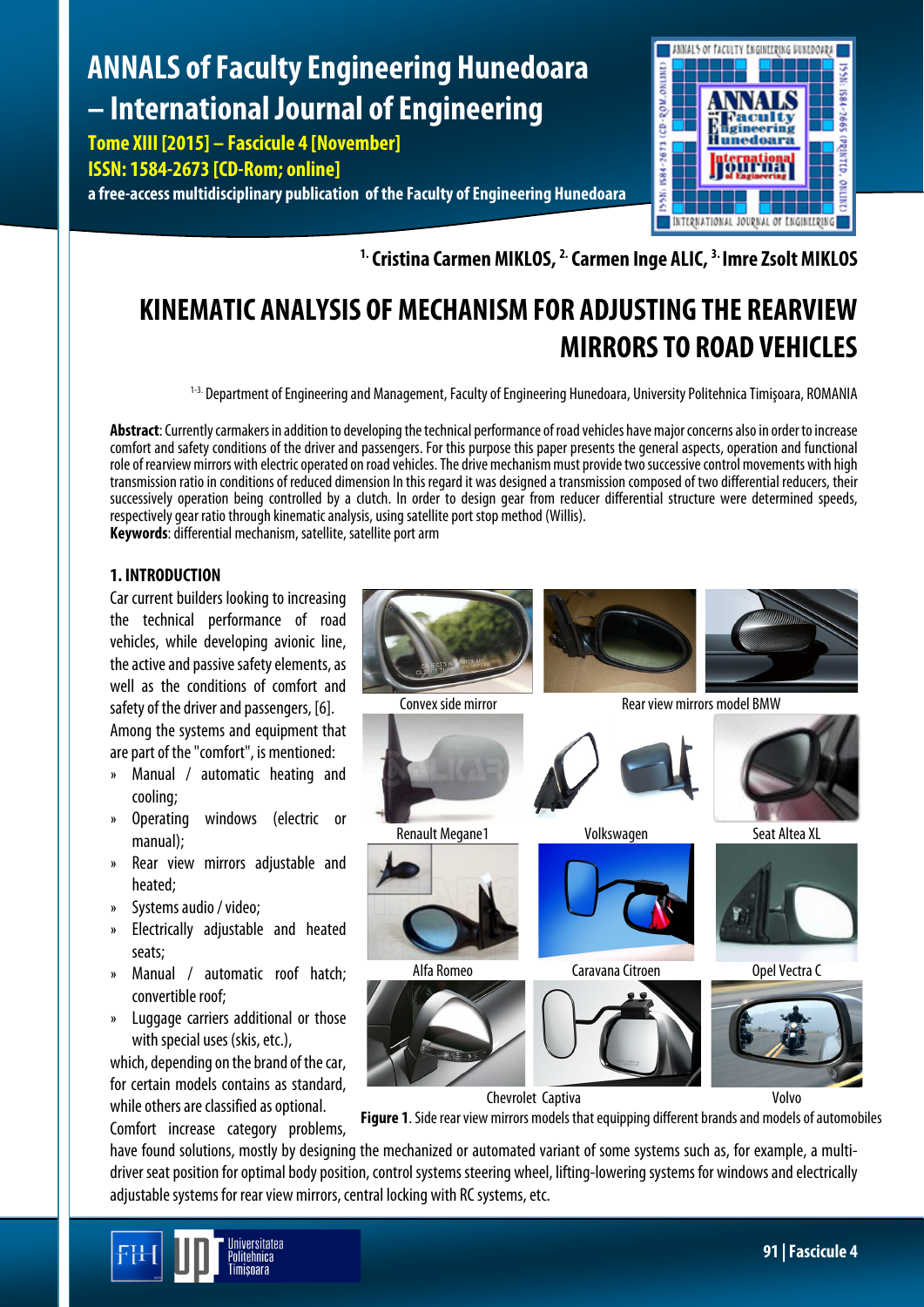Currently, high and medium range vehicles frequently are equipped with rear view mirrors electrically operated, located in outside area on the front door. Order their rear view mirror side is usually integrated in the driver's door armrest and allows adjusting the mirrors position by pivoting around a two axes, until the desired orientation is obtained. For example, rear view mirrors side models that fit different brands of cars are shown in Figure 1.

#### **2. REAR VIEW MIRRORS ROLE AND FUNCTIONS**

Side rear view mirrors allow viewing some angle areas located laterally, behind the vehicle, and which are not included in the visibility area of the interior rear view mirror, as shown in Figure 2.

An improper adjustment of the position of rear view mirrors, figure 3a, jeopardizes the safe driving, according to some data on road safety, it considers that from number of traffic accidents, about 18% are caused by deviations from the lane, and the drivers who have produced such accidents, approx. 60% argued that the vehicle was not observed by them.

Correct adjustment of rear view mirrors of a vehicle, exemplified in figure 3b, ensures good visibility and minimize the so-called "dead zones" that, at the time of a deviation from the route of the vehicle, generate danger trajectory intersection either to with another trajectory road users coming from behind, from a blind area, or impact with an obstacle located in the area.

One of the methods to correctly adjust the position of the rear view mirrors, figure 3 c and d, involves the following: adjust the driver's seat to the desired position; bending head until it reaches the left window and adjusting the position of the mirror until barely see the rear bumper. Then change the driver's head position right at a similar distance (about the interior mirror) and proceed to the

**Figure 2**. Viewing in the side rear view mirror of some areas located behind the vehicle



**Figure 3**. Visibility bands geometry generated by adjusting rear view mirrors

settings for the right mirror. Through this process of adjustment, observing objects located in viewing angles is possible without having to change the head position, and traffic from behind can be traced in the central interior rear view mirror.



**Figure 4**. Visibility strips geometry variation depending on adjust side rear view mirrors

The traditional way to adjust exterior mirrors is considered the schematic from Figure 4a. It is noted overlapping zones of exterior mirrors visibility with the central inside mirror on the two shaded areas, resulting visibility angle covering an area regarded as satisfactory in terms of road safety.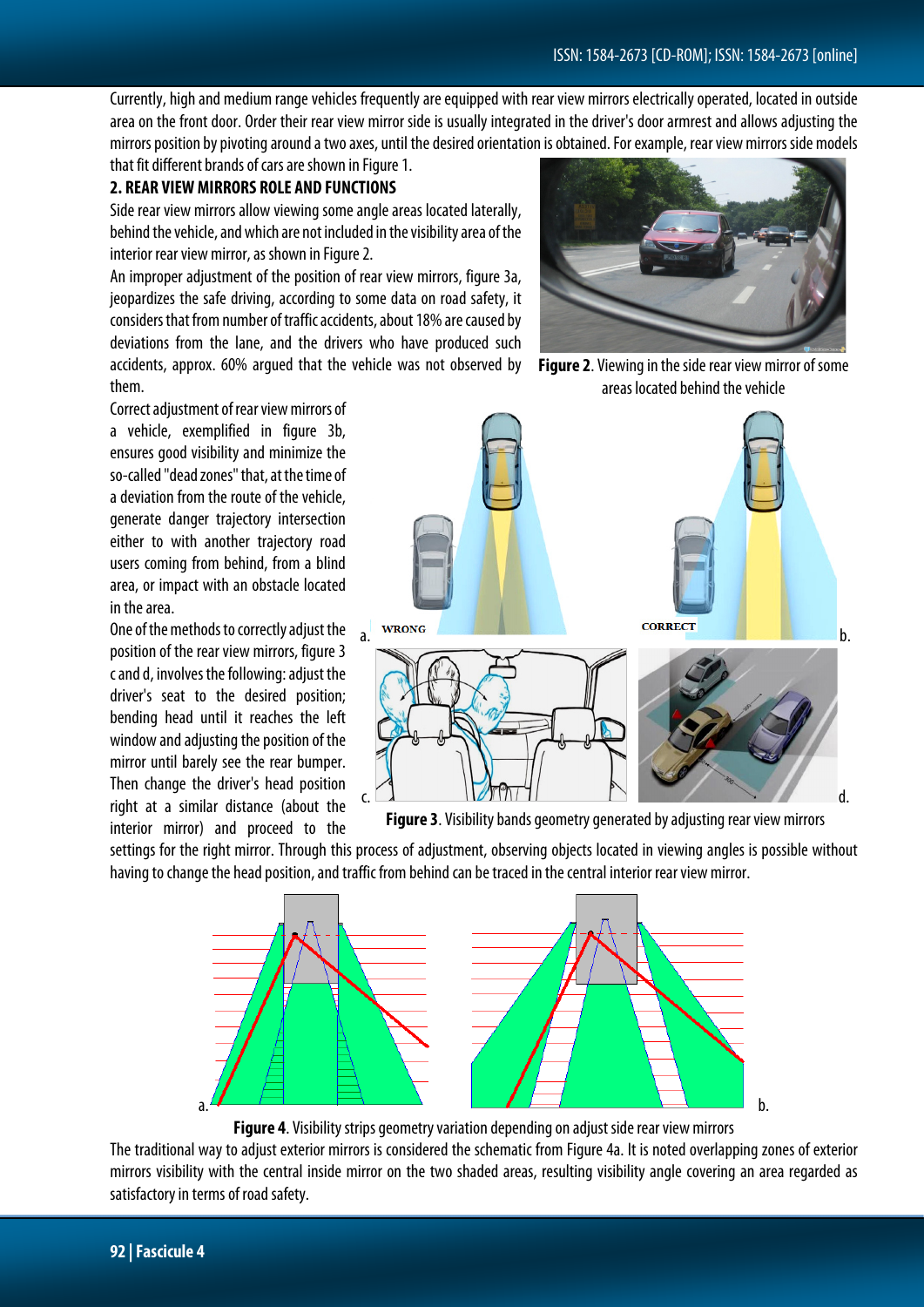In contrast, in Figure 4b, it is observed that after a further adjustment of the side mirrors, although the final areas of visibility obtained are more extensive, there are two side bands without vision, the existence of which endangers the safety of road users.

It is crucial to note that the appearance of the door mirrors are present in the majority of cases, convex mirrors and therefore image objects appear smaller and further away than they actually are. Therefore, to these types of mirrors, the manufacturer frequently enroll text warning the driver that the distance to the vehicle viewed, as it appears in the mirror is actually lower ("Objects viewed in the mirror is closer than they appear ") and therefore, what they see, not exactly correspond to reality. For this reason, some car manufacturers prefer to equip models with plane mirrors for driver and convex mirrors for passenger.

#### **3. STRUCTURAL ANALYSIS OF THE DRIVING MECHANISM**

Rearview mirror actuator is composed of two transmission reducer, and a clutch electromagnetic ordered. The two transmission reducers operate in sequence and are driven by the clutch, according to the axis about which the adjustment is made.

Because each reducers transmissions must provide a transmission ratio of  $i = 60$ , and the axes of the input and output must be coaxial, two transmissions were designed with mobile axes (planetary or differential). Kinematic scheme of the drive mechanism is shown in Figure 5.

The rotational movement of the electric motor is transmitted to one of the central gear (1) through the clutch (4) (depending on the desired direction for adjustment). The movement is further transmitted by the satellites (2) and the planet gear carrier arms (3), which is formed in the driven elements of the transmission with mobile axis. Satellite port arms have a tubular structure, coaxial with the input shaft, it moves having the independent

rotation. On the two satellite port arms is mounted two pinions (5 and 6) of rack pinion transmissions, ensuring the two movements rear view mirror adjusters. Next will be treat one of two transmissions mobile axis, the other being identical in every respect. Mobile axis gear kinematic scheme is shown in Figure 6. Gears mechanisms, ordinary or planetary are mechanisms witch have f=3 family and are composed of class 4 kinematic couplings (contact point between two teeth in gear pair) and class 5 kinematic couplings. Number of mobility degrees is determined by the relationship, [11]:

$$
M_3 = 3n - 2C_5 - C_4 \tag{1}
$$

where:  $n -$  is the number of moving parts;  $C_s$  - number of kinematic couplings of

Class 5;  $C_4$  - class 4 kinematic couplings number.

For the mechanism of Figure 6, is considered that the central wheel 1 is the driving one and the arm b is the driven element, respectively:

n=3 ; 
$$
C_5 = 3
$$
; [(0;1), (0;b), (2;b)];  $C_4 = 1$ ; [(1;2)];  
\n $M_3 = 3 \cdot 3 - 2 \cdot 3 - 1 \cdot 1 = 2$ 

so the mechanism is differential.

#### **4. KINEMATIC ANALYSIS OF THE DIFFERENTIAL REDUCER**

Kinematics planetary mechanisms aims to determine the transmission ratio also the speed of gears who composing mechanism. Universal method of kinematic study of planetary mechanisms is arm off method, *(Willis)*. To study the real mechanism kinematic is necessary to convert it into an equivalent mechanism with fixed axis, whose study is already known, [1, 7, 10].

The arm stop method consists in the fact that in the imaginary way to entire assembly of the mechanism is give a speed  $- n_B$ , opposite satellite port arm speed around its axis of rotation. In this way, the arm will have zero speed, planetary gear has become an ordinary one, which can be studied by known methods. Thus, for the differential mechanism with kinematic scheme in Figure 6, we can write, [1, 7, 10]:

$$
i_{12}^{b} = \frac{n_1 - n_b}{n_2 - n_b} = -\frac{z_2}{z_1}
$$
 (2)







**Figure 6**. Mobile axis gear kinematic scheme